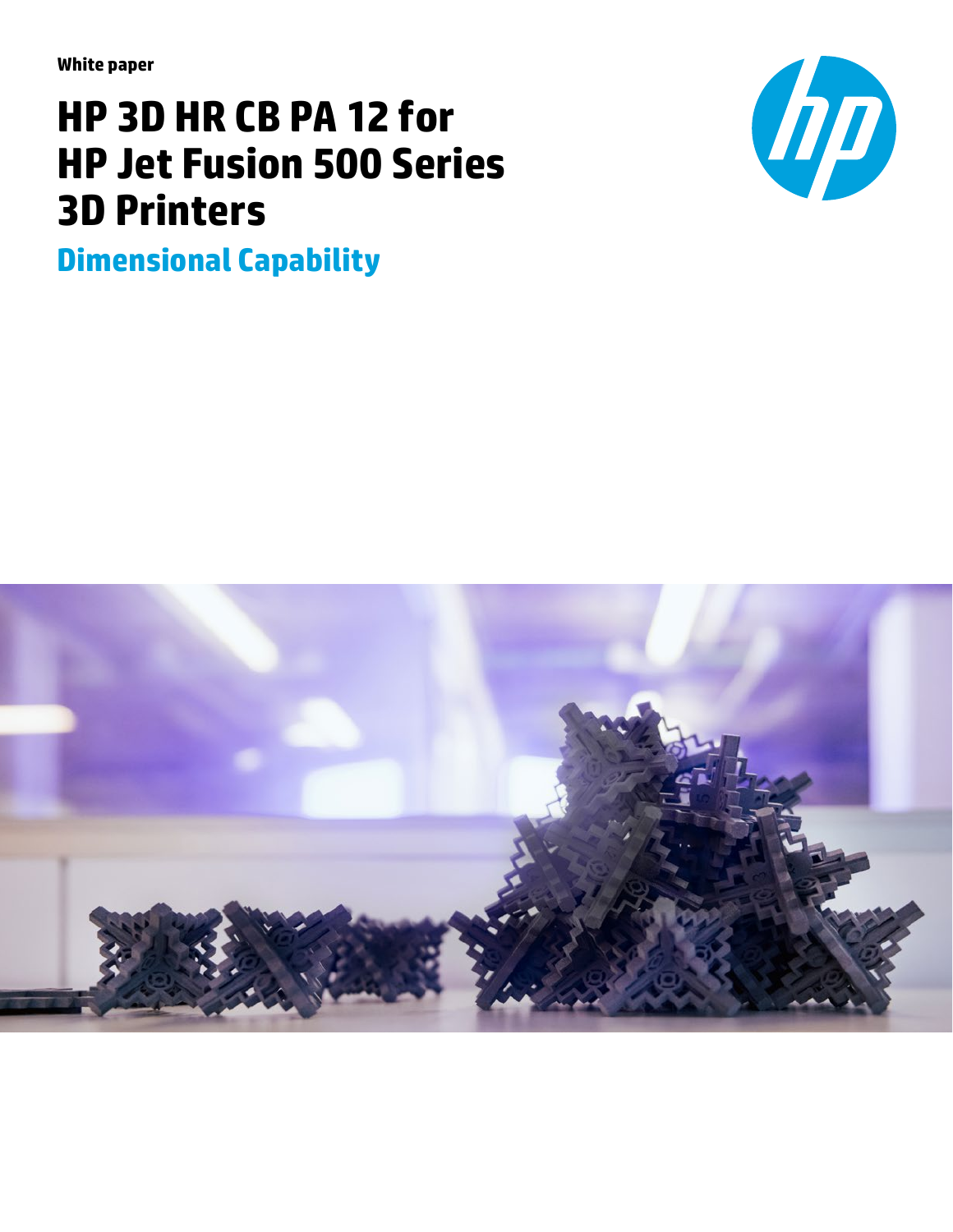### **Introduction**

At HP, we are committed to providing part designers and part manufacturers with the technical information and resources needed to enable them to unlock the full potential of 3D printing and prepare them for the future era of digital manufacturing.

The aim of this white paper is to provide you with information on the dimensional capabilities that can be achieved with the HP Jet Fusion 500 Series 3D Printers with HP 3D High Reusability (HR)1 CB PA 12.

In this white paper, you will find:

- Tolerances in XY and Z for nominal dimensions ranging from 0 mm to 80 mm that can be achieved with the HP Jet Fusion 500 Series 3D Printers, according to a process capability index,
- A detailed explanation of the test conditions under which these values were obtained, and
- Additional information on the concept of process capability and dimensional tolerancing, and a glossary of key terms used.

### **HP Jet Fusion 500 Series 3D Printers dimensional capability performance**

#### **Test job**

The dimensional capability performance of the HP Jet Fusion 500 Series 3D Printers with HP 3D HR CB PA 12 was characterized using the HP dimensional capability characterization job (Figure 1), which contained 59 diagnostic parts distributed throughout the printable volume. The job included three different types of diagnostic parts and a total of 1,524 dimensions.



*Figure 1. HP dimensional capability characterization job*

<sup>1.</sup> HP Jet Fusion 3D Printing Solutions using HP 3D High Reusability CB PA 12 provide up to 80% powder reusability ratio, producing functional parts batch after batch. For testing, material is aged in real printing conditions and powder is tracked by generations (worst case for reusability). Parts are then made from each generation and tested for mechanical properties and accuracy.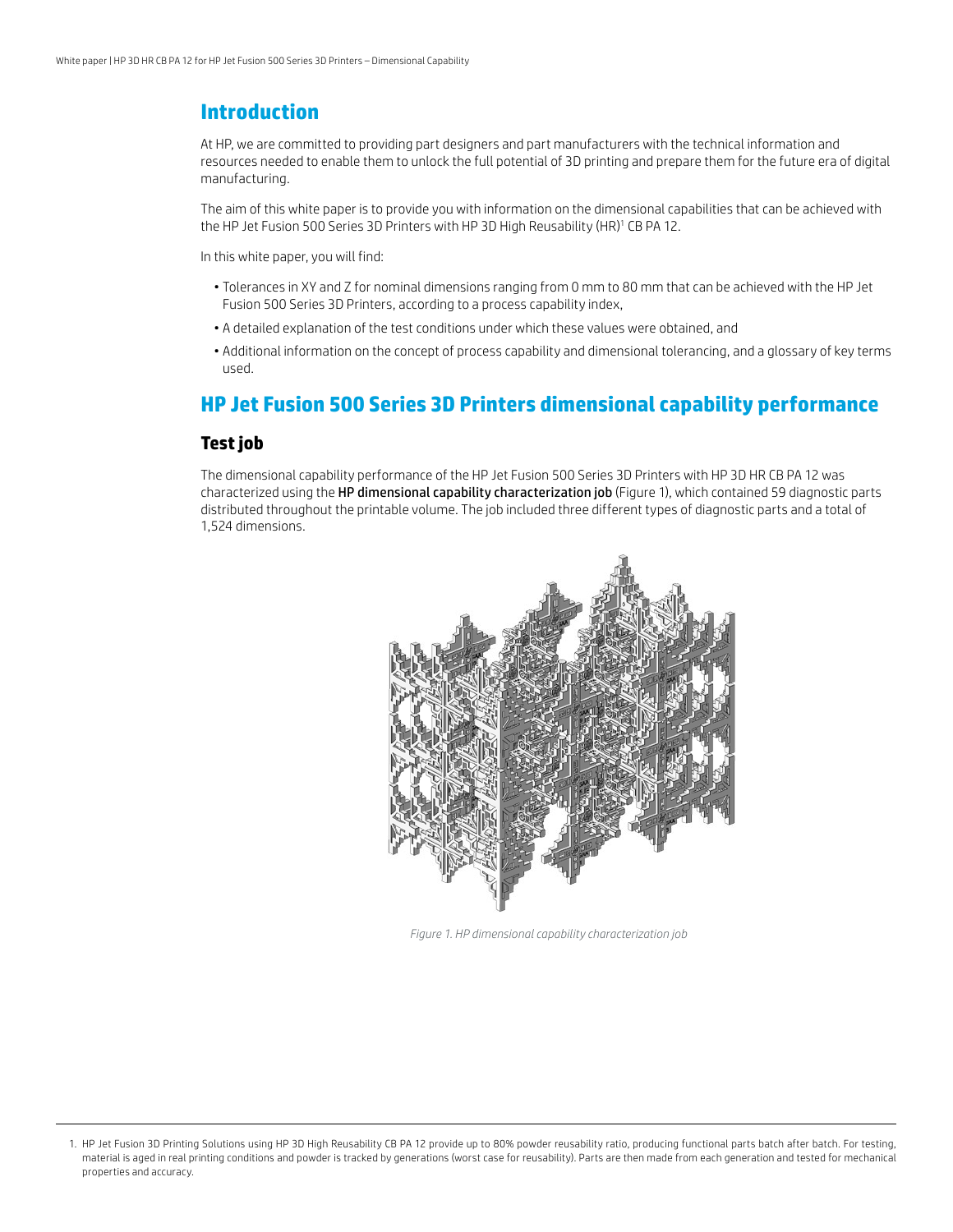#### **Performance results for HP 3D HR CB PA 12**

Testing was performed for HP 3D HR CB PA 12 with a 20% refresh ratio using the CB PA 12 Balanced print profile, and measured after bead-blasting with glass beads at 2-4 bars.

Table 1 shows the dimensional capability performance results for a target process capability<sup>2</sup> of C<sub>pk</sub> = 1.00 (3 sigma) for white parts produced by the HP Jet Fusion 500 Series 3D Printers.

| Tolerances for $C_{pk} = 1.00^{\text{ii iii}}$ | <80 mm dimensions |         |       |  |  |  |  |  |  |
|------------------------------------------------|-------------------|---------|-------|--|--|--|--|--|--|
| (in mm)                                        | X                 |         |       |  |  |  |  |  |  |
| Mono Balanced Mode - Core partsiv              | ±0.24             | $+0.22$ | ±0.48 |  |  |  |  |  |  |
| Mono Balanced Mode - All parts                 | ±0.31             | ±0.33   | ±0.80 |  |  |  |  |  |  |

*i. Based on internal testing and measured using the "HP dimensional capability characterization job." Results may vary with other jobs and geometries.*

*ii. Using HP 3D HR CB PA 12 material, 20% refresh ratio, Balanced print profile, natural cooling, and measured after bead-blasting with glass beads at 5-6 bars. iii. Following all HP-recommended printer setup and adjustment processes.*

*iv. Dimensional capability excludes measurements from the XY boundaries defined as the outer 20 mm on all four sides of the XY build plane.*

*Table 1. Dimensional capabilities for white parts produced with HP 3D HR CB PA 12*

Table 2 shows the dimensional capability performance results for color parts produced by the HP Jet Fusion 580 Color 3D Printer.

| Tolerances for $C_{\rm pk}$ = 1.00 <sup>iiiii</sup> | <80 mm dimensions |       |       |  |  |  |  |  |  |
|-----------------------------------------------------|-------------------|-------|-------|--|--|--|--|--|--|
| (in mm)                                             | $\mathsf{X}$      |       | 7     |  |  |  |  |  |  |
| Color Balanced Mode - Core partsiv                  | ±0.24             | ±0.22 | ±0.48 |  |  |  |  |  |  |
| Color Balanced Mode - All parts                     | ±0.31             | ±0.33 | ±0.80 |  |  |  |  |  |  |

*i. Based on internal testing and measured using the "HP dimensional capability characterization job." Results may vary with other jobs and geometries.*

*ii. Using HP 3D CB HR PA 12 material, 20% refresh ratio, Balanced print profile, natural cooling, and measured after bead-blasting with glass beads at 5-6 bars. iii. Following all HP-recommended printer setup and adjustment processes.*

*iv. Dimensional capability excludes measurements from the XY boundaries defined as the outer 20 mm on all four sides of the XY build plane.*

*Table 2. Dimensional capabilities for color parts produced with HP 3D HR CB PA 12*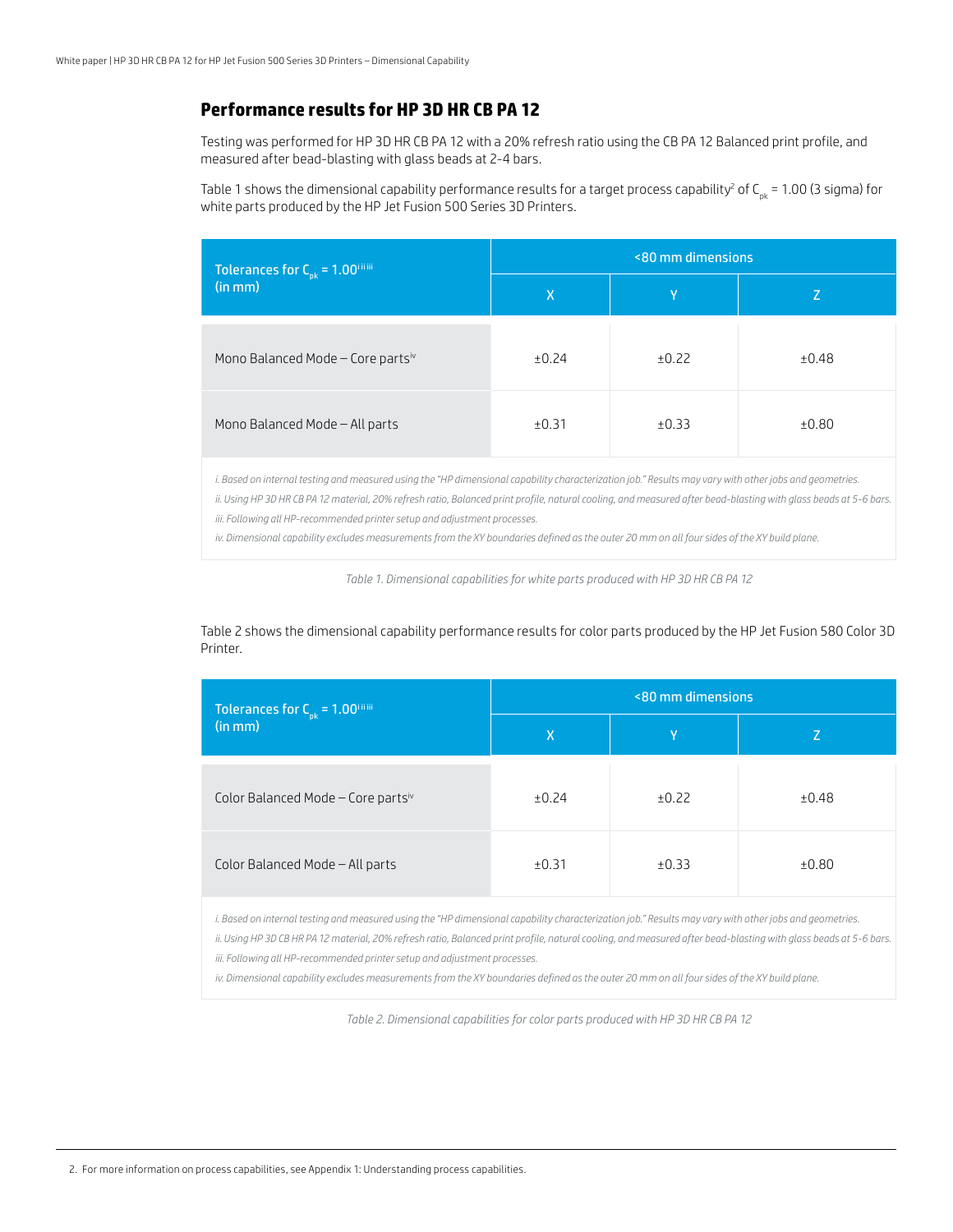## **Appendix 1: Understanding process capabilities**

#### **Test job**

Process capability determines whether a process meets a specification. The process capability index or process capability ratio, or C<sub>nk</sub>, is a statistical measure of process capability. It quantifies the ability of a process to produce output within specification limits.

When talking about a dimensional specification, the  $C_{nk}$  measures the statistical probability that a certain process can produce a dimension within its tolerance range. The higher the  $C_{nk}$  value the better, meaning that more measurements will be within its tolerance range.

For a process to be capable, it needs to be both repeatable and accurate.

Repeatability is how close multiple measurements are to each other (also called precision).

Accuracy is how close a measurement value is to the specified nominal.

The capability of a process is then a function two parameters:

- How repeatable it is compared to the width of the specification limits, measured by the C<sub>n</sub>.
- How accurate it is, measured by the bias.



*Figure 2. Relationship between bias and variability*

This concept only holds meaning for processes that are in a state of statistical control with an output that is approximately normally distributed.

Both conditions happen when dealing with the dimensional quality control of HP MJF–produced parts where the output is the dimensional value of the different geometrical features of a part.

Dimensional quality control processes define an upper specification limit (USL) and a lower specification limit (LSL), also called "tolerance range" of the process. The target of the process is the center of this range, typically the nominal dimension value.

The objective to have a well-controlled dimensional process is to have its normal distributed population of measurements:

- $\bullet$  With a variability (calculated as standard deviation) that "fits" in the tolerance range.  ${\sf C_p}$  measures how well the variability fits in the tolerance range.
- With a mean (average) as close as possible to the target. The deviation is measured by the bias.

Only if both conditions are met, process capability measured by  $C_{nk}$  is good: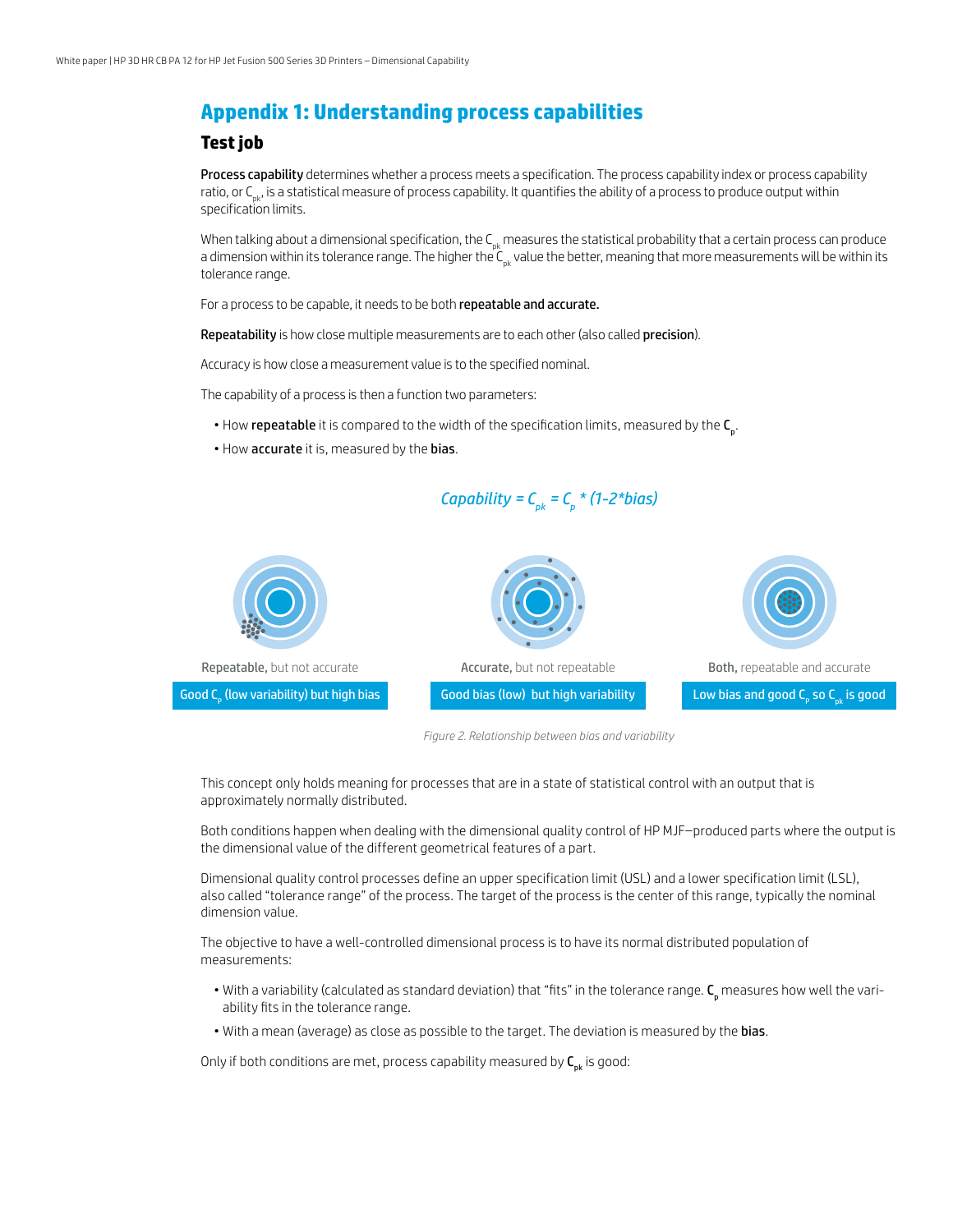

*Figure 3. Process capability C<sub>pk</sub> scenarios* 

The mathematical calculation of these parameters is as follows:

$$
C_p = \frac{Specification \; width}{Process \; width} = \frac{(USL - LSL)}{6\sigma}
$$

Standard deviation estimates the sigma and quantifies the variability and dispersion of the process.

 $\mathsf{C}_{{}_{\sf p}}$  should always be greater than 1.00 for the variability to fit within the tolerance range.

$$
C_{pk} = min\left\{\frac{[USL - \mu J]}{3 \cdot \sigma}, \frac{[\mu - LSL]}{3 \cdot \sigma}\right\}
$$

The statistical mean estimates the mu ( $\mu$ ).

Therefore:

- $\cdot C_{pk}$  "measures" the distance of the mean to the closer specification limit, which could be the upper or the lower limit.
- $C_{\rm pk}$  takes into account how centered the process is ( $C_{\rm pk} \le C_{\rm pb}$ ).
- For a perfectly centered process,  $C_p = C_{pk}$ .
- If  $C_p > C_{pk}$ , it is possible to increase the  $C_{pk}$  by readjusting the mean of the process.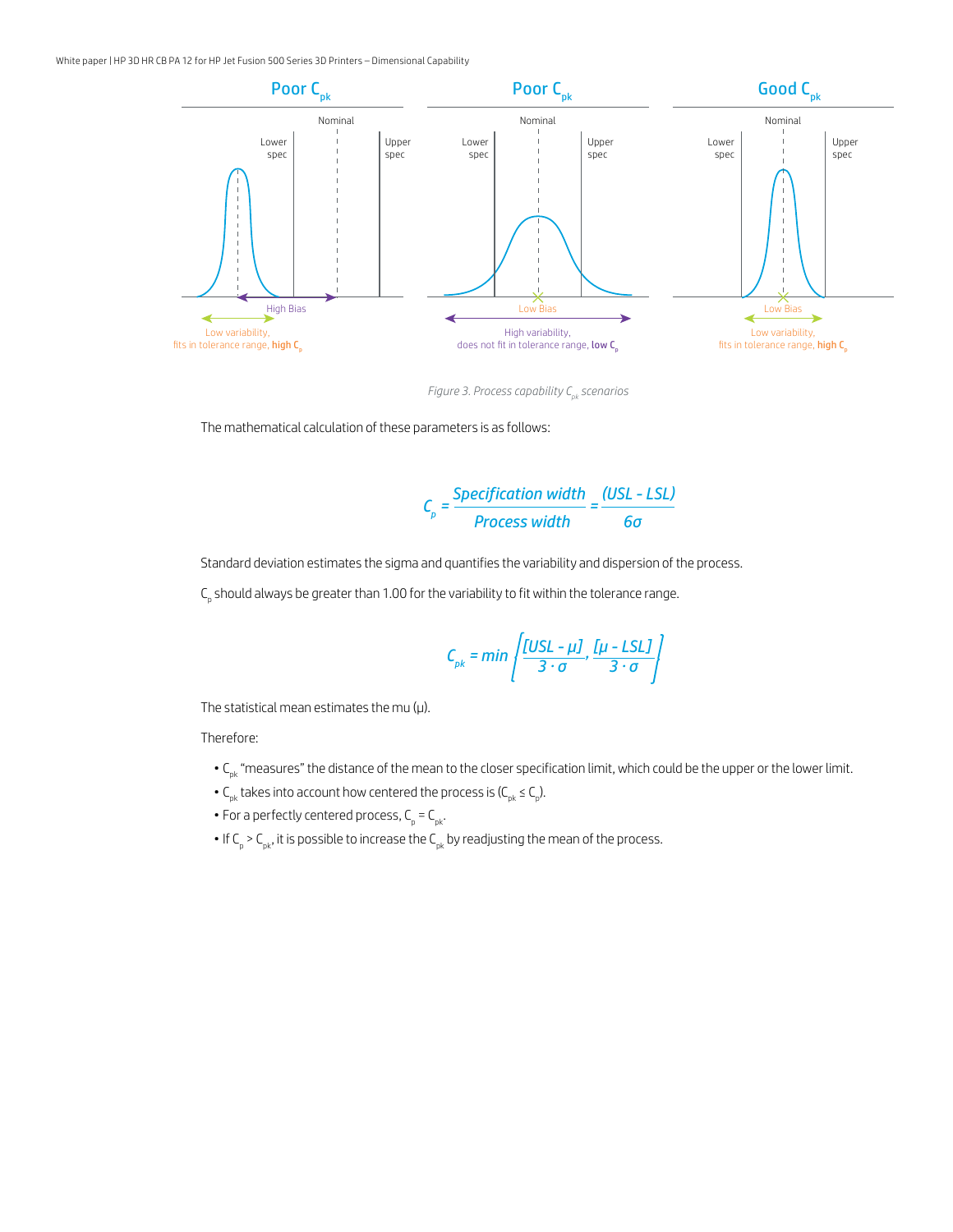#### Table 3 displays the relevant  $C_{pk}$  values and their correlation with process yields.

|                    | THE  | <b>Sigma</b><br>level | <b>Dimensions</b><br>within specs (%) | <b>Dimensions</b><br>out of specs<br>(units per million) | Part yield for a part<br>with 10 dimensions<br>(% ) |         |
|--------------------|------|-----------------------|---------------------------------------|----------------------------------------------------------|-----------------------------------------------------|---------|
| 100%               | 0.33 | 1                     | 68.27                                 | 317,300                                                  | 2.20                                                |         |
| inspection         | 0.67 | $\overline{c}$        | 95.45                                 | 45,500                                                   | 62.77                                               |         |
|                    | 1.00 | 3                     | 99.73                                 | 2.700                                                    | 97.33                                               |         |
| <b>Statistical</b> | 1.33 | $\overline{4}$        | 99.9937                               | 63                                                       | 99.94                                               | Desired |
| process<br>control | 1.50 | 5                     | 99.99966                              | 3.4                                                      | 100                                                 |         |
|                    | 1.67 | 6                     | 99.99997                              | 0.6                                                      | 100                                                 |         |

Table 4. C<sub>pk</sub> and process yield correlation

In terms of dimensional quality control and for a part to be considered good, all the specified dimensions need to be good, therefore the part yield is a metric that can be calculated as the statistical sum of probable dimensional tolerance failures. The previous table shows an example of a part with 10 dimensions in the far-right column. Cosmetic quality control and other part requirements should also be taken into account as possible factors for decreasing the total part yield.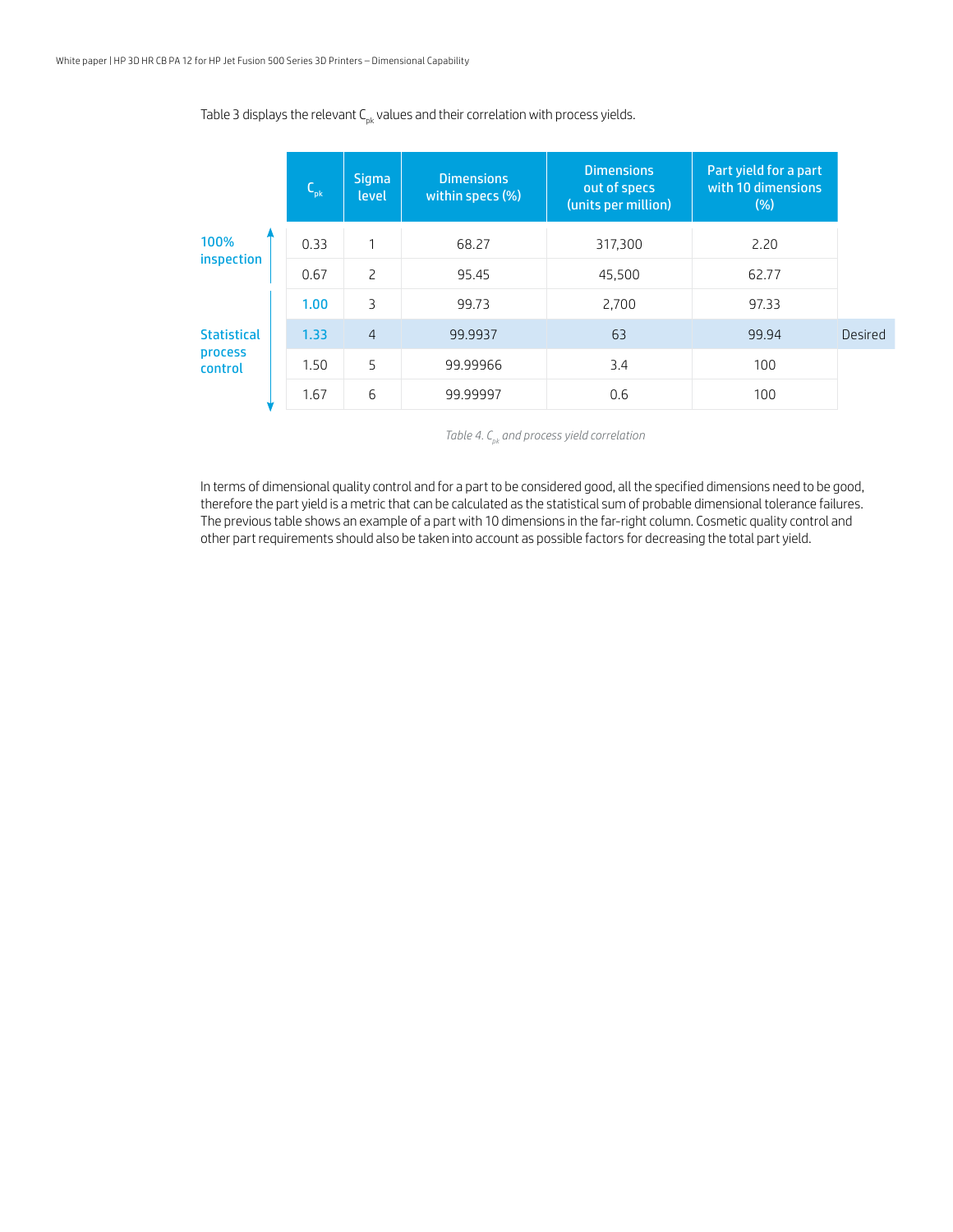## **Appendix 2: Dimensional requirements & IT grades**

The International Tolerance grades (IT grades) defined in ISO 286/ANSI B4.2-1978 provide standardized tolerance ranges. The smaller the IT grade, the smaller the tolerance range, meaning better dimensional performance (less variability).

Each IT grade has a tolerance range that varies depending on the nominal value of the dimension. The larger the specified dimension, the larger the tolerance range for accuracy.

|                          | Dimension (mm)         | IT1            | IT <sub>2</sub> | IT <sub>3</sub> | IT <sub>4</sub> | IT5 | IT <sub>6</sub> | IT7 | IT <sub>8</sub> | IT <sub>9</sub>  | <b>IT10</b> | <b>IT11</b> | <b>IT12</b> | <b>IT13</b> | <b>IT14</b> | <b>IT15</b> |  |  |
|--------------------------|------------------------|----------------|-----------------|-----------------|-----------------|-----|-----------------|-----|-----------------|------------------|-------------|-------------|-------------|-------------|-------------|-------------|--|--|
| <b>Above</b>             | Up to and<br>including |                |                 |                 |                 |     |                 |     |                 | Tolerance ranges |             |             | mm          |             |             |             |  |  |
| $\overline{\phantom{0}}$ | 3                      | 0.8            | 1.2             | 2               | 3               | 4   | 6               | 14  | 10              | 25               | 40          | 60          | 0.10        | 0.14        | 0.25        | 0.4         |  |  |
| 3                        | 6                      | $\mathbf{1}$   | 1.5             | 2.5             | 4               | 5   | 8               | 18  | 12              | 30               | 48          | 75          | 0.12        | 0.18        | 0.30        | 0.48        |  |  |
| 6                        | 10                     | $\mathbf{1}$   | 1.5             | 2.5             | 4               | 6   | 9               | 22  | 15              | 36               | 58          | 90          | 0.15        | 0.22        | 0.36        | 0.58        |  |  |
| 10                       | 18                     | 1.2            | 2               | 3               | 5               | 8   | 11              | 27  | 18              | 43               | 70          | 110         | 0.18        | 0.27        | 0.43        | 0.70        |  |  |
| 18                       | 30                     | 1.5            | 2.5             | 4               | 6               | 9   | 13              | 33  | 21              | 52               | 84          | 130         | 0.21        | 0.33        | 0.52        | 0.84        |  |  |
| 30                       | 50                     | 1.5            | 2.5             | 4               | 7               | 11  | 16              | 39  | 25              | 62               | 100         | 160         | 0.25        | 0.39        | 0.62        | 1.00        |  |  |
| 50                       | 80                     | 2              | 3               | 4               | 8               | 13  | 19              | 46  | 30              | 74               | 120         | 190         | 0.30        | 0.46        | 0.74        | 1.20        |  |  |
| 80                       | 120                    | 2.5            | $\overline{4}$  | 6               | 10              | 15  | 22              | 54  | 35              | 87               | 140         | 220         | 0.35        | 0.54        | 0.87        | 1.40        |  |  |
| 120                      | 180                    | 3.5            | 5               | 8               | 12              | 18  | 25              | 63  | 40              | 100              | 160         | 250         | 0.40        | 0.63        | 1.00        | 1.60        |  |  |
| 180                      | 250                    | 4.5            | $\overline{7}$  | 10              | 14              | 22  | 29              | 72  | 46              | 115              | 185         | 290         | 0.46        | 0.72        | 1.15        | 1.85        |  |  |
| 250                      | 315                    | 6              | 8               | 12              | 16              | 23  | 32              | 81  | 52              | 130              | 210         | 320         | 0.52        | 0.81        | 1.30        | 2.10        |  |  |
| 315                      | 400                    | $\overline{7}$ | 9               | 13              | 18              | 25  | 36              | 89  | 57              | 140              | 230         | 360         | 0.57        | 0.89        | 1.40        | 2.30        |  |  |
| 400                      | 500                    | 8              | 10              | 15              | 20              | 27  | 40              | 97  | 63              | 155              | 250         | 400         | 0.63        | 0.97        | 1.55        | 2.50        |  |  |
| 500                      | 630                    | 9              | 11              | 16              | 22              | 32  | 44              | 100 | 70              | 175              | 280         | 440         | 0.70        | 1.10        | 1.75        | 2.80        |  |  |

*Table 4. Standard international tolerance grades*



*Figure 4. Tolerance range vs. dimension length* 

IT grades provide a standardized reference to compare typical manufacturing process capability in terms of dimensional tolerance for a given dimension, as shown in Table 5.

|                 | Measuring tools |  |  |  |  |             |  |  |  |                               | <b>Material</b> |  |                                   |  |  |    |           |  |
|-----------------|-----------------|--|--|--|--|-------------|--|--|--|-------------------------------|-----------------|--|-----------------------------------|--|--|----|-----------|--|
| <b>IT Grade</b> | $01 \qquad 0$   |  |  |  |  |             |  |  |  | 1 2 3 4 5 6 7 8 9 10 11 12 13 |                 |  |                                   |  |  | 14 | $15 \ 16$ |  |
|                 |                 |  |  |  |  | <b>Fits</b> |  |  |  |                               |                 |  | Large manufacturing<br>tolerances |  |  |    |           |  |
|                 | <b>Better</b>   |  |  |  |  |             |  |  |  |                               |                 |  |                                   |  |  |    |           |  |

*Table 5. IT Grades for measuring tools & materials*